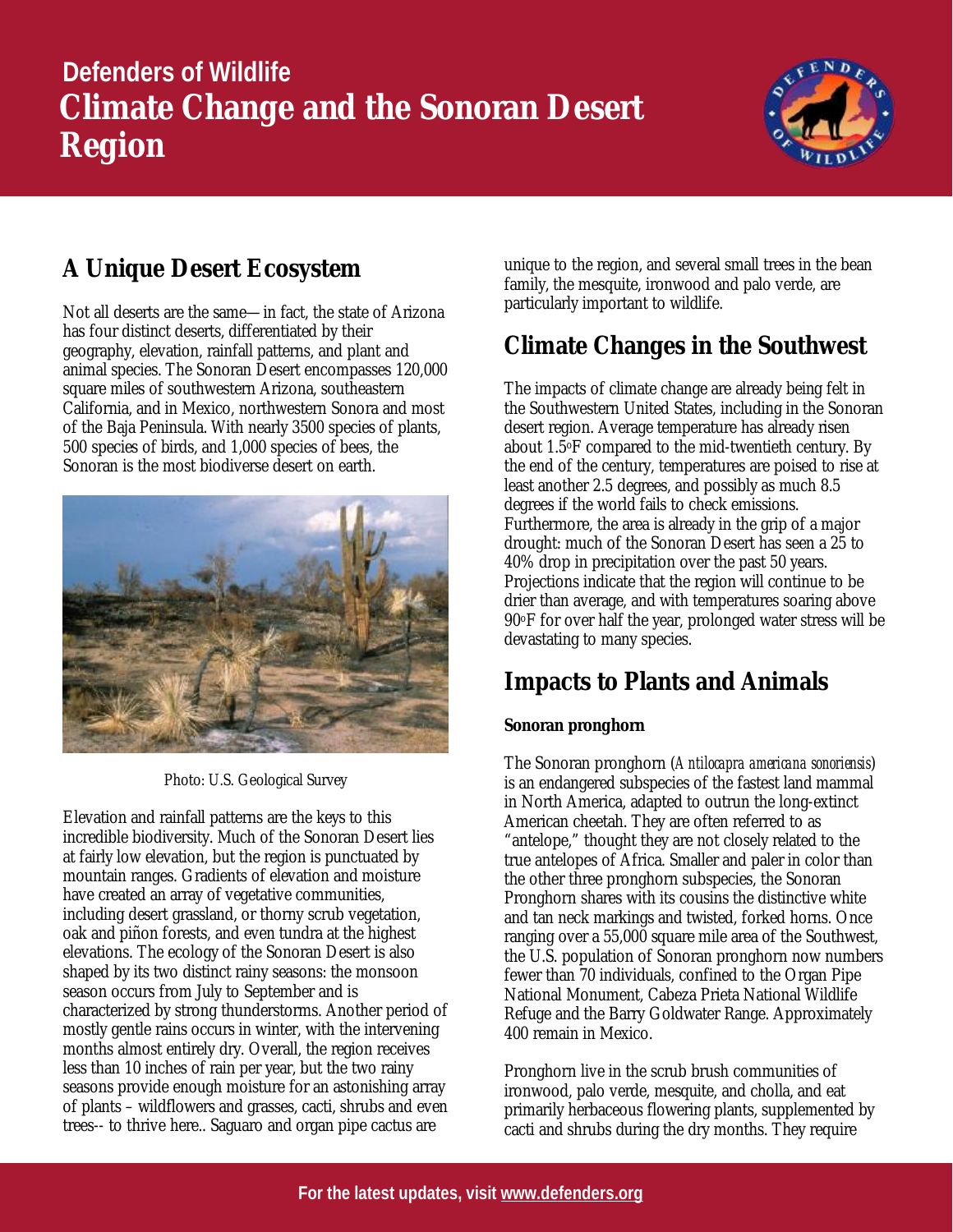## **Climate Change and the Sonoran Desert Region**

large areas in which to forage, and avoid predators by remaining out in the open, using their vision and speed to their advantage.



Photo: U.S. Fish and Wildlife Service

Competition with cattle for food plants in the Sonoran region was the primary factor in the precipitous decline of the pronghorn. Livestock grazing has now been halted in the areas where pronghorn remain. The species is also sensitive to human disturbance, including military aviation activities on the Goldwater Range, and both the illegal activity in the border region and the law enforcement response to it. Roads, fences, railroad tracks and human development have reduced and fragmented the wide spaces that they need to forage successfully.

In addition to these historic and ongoing threats, climate changes already underway in the southwest are threatening to push the pronghorn over the edge to extinction. Survival of fawns is determined mainly by the amount of precipitation falling in the winter and by the length of the drought interval until the monsoon rains start in the summer. Winter precipitation governs the amount of forage available to nursing females, and summer precipitation determines the food available to the young, newly weaned fawns. Adult survival is also influenced by precipitation, probably because in dry conditions, animals are forced to forage in valleys where the vegetation is denser and predators are less visible.

The U.S. population very nearly winked out in 2002, when a 13-month drought wiped out all but 21 animals. The U.S. Fish and Wildlife Service intervened to prevent extinction by providing water and forage and initiating a captive breeding program, and is planning to establish a second population at nearby Kofa National Wildlife Refuge. These actions have helped the numbers to creep back up, however the species' chances of surviving

climate change without continued intervention may be slim. As climate change increases the length and intensity of droughts in the Sonoran desert, the pronghorn is likely to face extreme difficulty in reproducing successfully.

#### *Desert Tortoise*

The desert tortoise (*Gopherus agassizii*) is found in the Mojave Desert, where the population has been declining and is listed as federally threatened, and the Sonoran Desert, where the population is under study but appears to be more secure. Ongoing threats to the species include livestock grazing, which depletes food sources, and collisions with cars and off-road vehicles; the latter also damages fragile desert vegetation and soils and can collapse burrows where the tortoises spend much of their time.

Desert tortoises can live over 50 years in the wild, and grow to up to 15 inches long. Females do not begin to produce young until they are at least 12 years old, and sometimes not till 20 years old. They lay up to 14 eggs though few to none in drought years—and then depart, leaving the hatchlings to fend for themselves.



Photo: Jim Rorabaugh/USFWS

Like the pronghorn, tortoises rely on the rich crop of grasses and wildflowers brought by the brief but vital rainy periods. They forage during the spring months (March through June) and early fall (September and October), and spend most the remainder of the year in underground burrows that they dig with the large claws on their front limbs. They hibernate from November to March, and may also enter a period of summer dormancy called "estivation" during particularly hot and dry conditions. Even during their active periods, they retreat to burrows during the hottest and coldest parts of the day.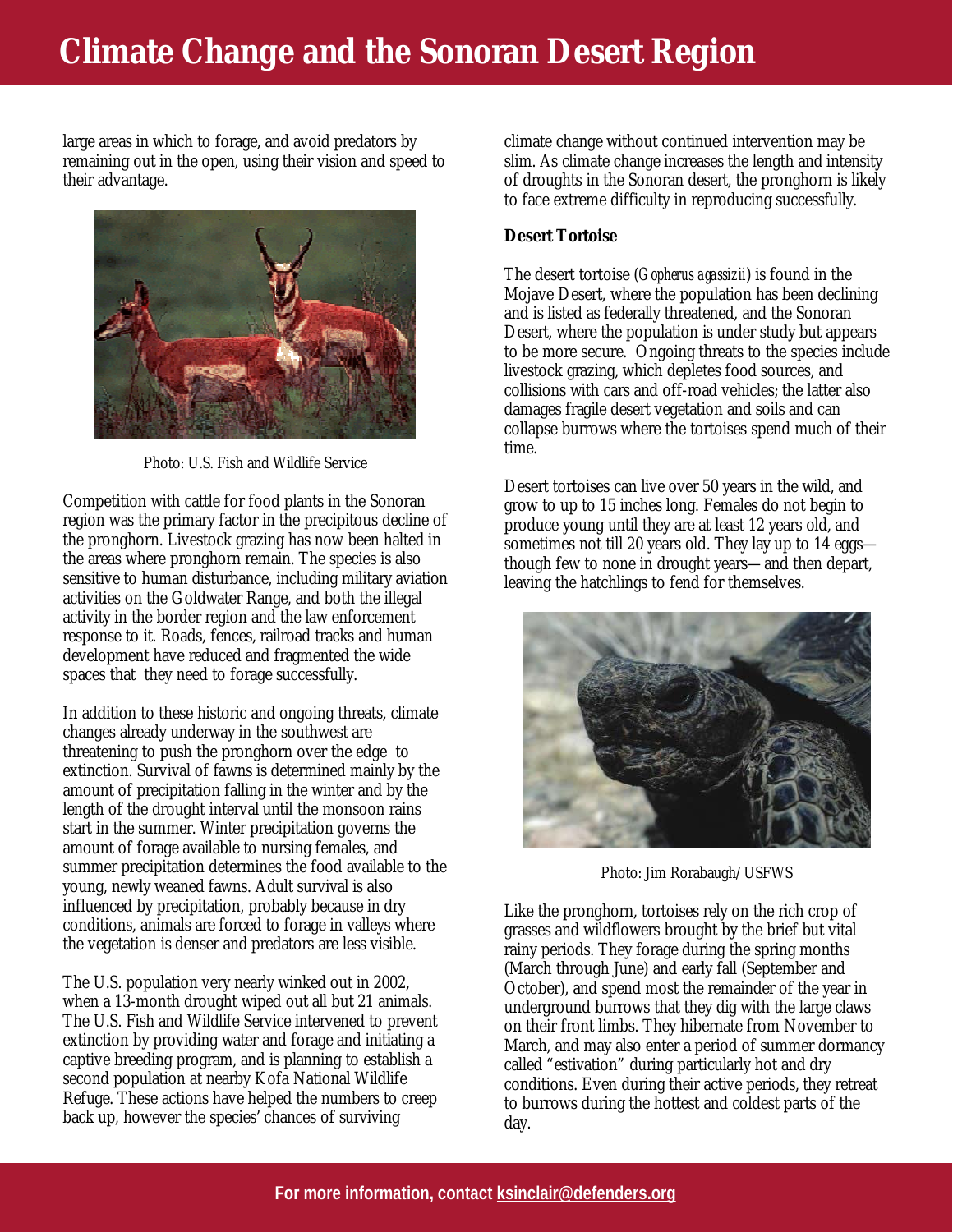## **Climate Change and the Sonoran Desert Region**

While the Sonoran population of desert tortoises is not currently considered to be imperiled, climate change projections indicate difficult times ahead for this species as heat and droughts expand over the region. Like all reptiles, tortoises have minimal ability to self-regulate their internal temperature, and thus must retreat to the shade of vegetation or their burrows once the air temperature reaches above 91oF in order to keep their body temperatures out of the danger zone. Droughts also force the tortoises to spend more time in their underground burrows to minimize water loss; thus both heat and drought decreasing the amount of time they are able to spend feeding. Droughts also limit the availability of nutritious forage for the tortoises.

Females also lay fewer eggs during drought years. Furthermore, the sex of the young turtles is determined by the soil temperature during incubation. Temperatures above 88.7oF produce female tortoises, so prolonged high temperatures could skew the sex distribution of future generations. Extremely high soil temperatures (above 95 degrees) are lethal to the developing young.

#### *Cactus ferruginous pygmy-owl*

The cactus ferruginous pygmy-owl (*Glaucidium ridgwayi cactorum*) is a subspecies of the ferruginous pygmy-owl found in the Sonoran desert region of Arizona and in the Mexican states of Sonora and Sinaloa. Like the Sonoran pronghorn, it is critically imperiled; no more than 41 adult birds have been found in Arizona in any recent breeding season. Despite these dangerously low numbers, the U.S. Fish and Wildlife Service removed the cactus ferruginous pygmy-owl from the endangered species list in response to a lawsuit by developers (this decision is being challenged by Defenders).

Not much bigger than a sparrow, the pygmy-owl is distinguished by strong streak marks on its breast and by dark spots on the back of the neck that give it an "eyes in the back of its head" appearance. Mainly active during the day, they forage primarily in riparian zones, perching on the tallest trees available and catching birds, lizards, frogs, small mammals and insects. The owls nest in saguaro cacti or in tree cavities made by woodpeckers.



Photo: Mike Wrigley, U.S. FWS

Major threats to the cactus ferruginous pygmy-owl include loss of habitat to development, agriculture, and grazing, removal of trees from riparian zones, and the spread of invasive species and an increase in fires. One of the most important invasives in the Sonoran desert is buffel grass, which was widely planted as a forage grass. In sharp contrast to the patchy distribution of native vegetation, buffel grass forms a continuous cover, allowing fires to travel across large areas, killing saguaros and other native plant species that are not well adapted to fires. The extended droughts being wrought by climate change are increasing this fire risk and further threatening the cactus ferruginous pygmy-owl.

#### *Sonora tiger salamander*

The Sonora tiger salamander (*Ambystoma tigrinum stebbinsi*) is a federally endangered subspecies of tiger salamander that is found only in the southeastern portion of the Sonoran Desert in Arizona and adjacent Mexico. Adult salamanders are terrestrial, but females lay their eggs in pond, and the young develop there, either metamorphosing as the pond dries up, or, in larger ponds, persisting in an aquatic form as an adult. Its natural habitat was the desert springs known as cienagas, found at the foot of the mountains; however, , these wetlands have been extensively modified and degraded, and the salamander is now exclusively associated with livestock grazing ponds (some of which are themselves converted cienagas). Fewer than 40 of these ponds are known to support salamanders. Major threats to the salamander include predation by introduced fish and bullfrogs; hybridization with the closely related barred tiger salamander, which is used as live bait and has been released in many areas; disease, particularly viral infection,